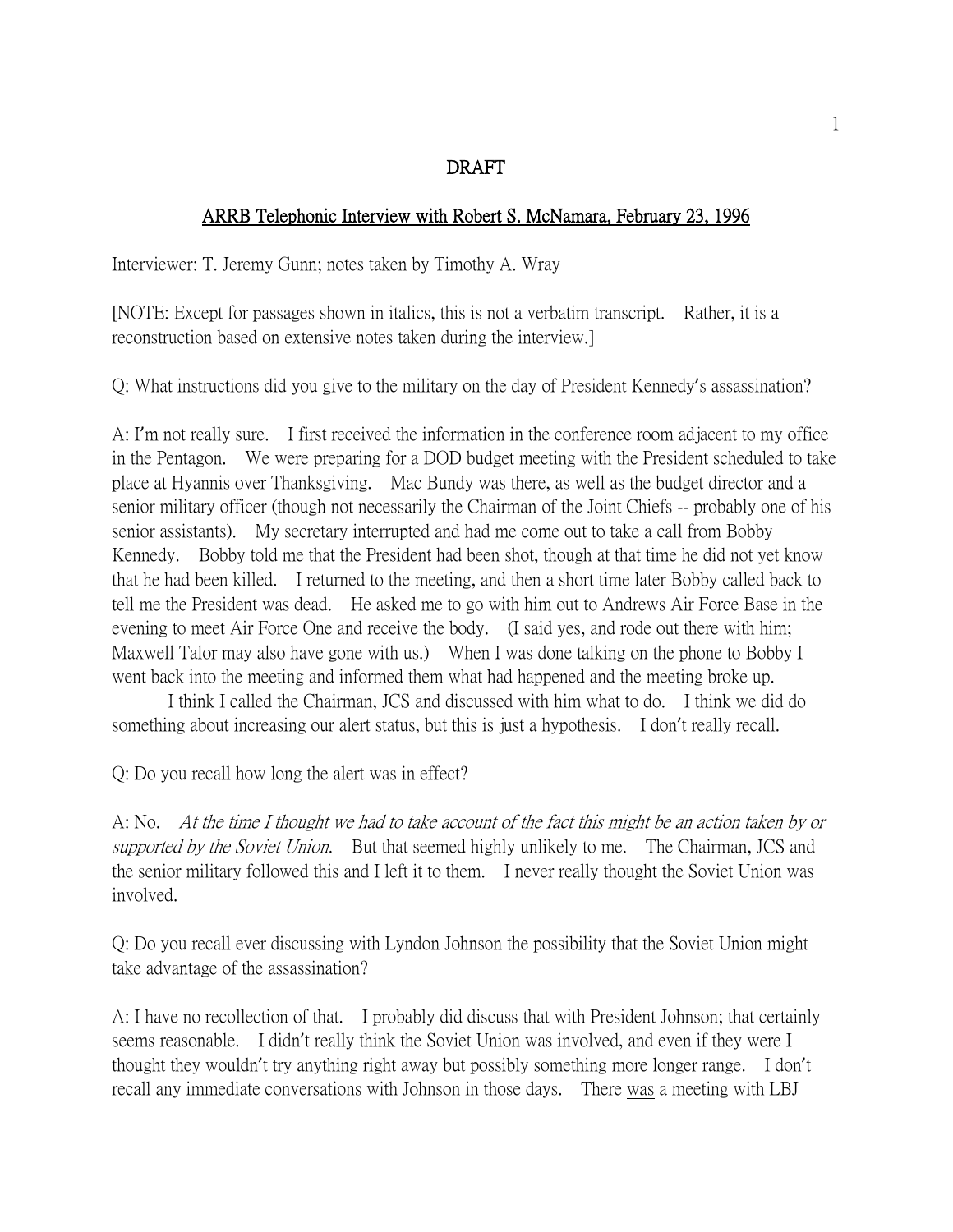concerning Vietnam -- I think there's a photo of it in my book -- before Johnson moved into the Oval Office. I don't recall specifically discussing the assassination with him but probably did so over several days.

Q: Let me ask you about President Johnson's decision to name Earl Warren to head the Warren Commission. In his memoirs, Warren says that LBJ persuaded him to serve as chairman of the commission by telling Warren that you'd told Johnson that 40 million people might die in a nuclear exchange with the Soviet Union unless the assassination were cleared up.

A: I don't specifically recall saying that, but it sounds like something I might have said. This was 1963. I don't recall the number of strategic nuclear warheads we thought the Soviets had at that time, but we'd thought they had 500 during the Cuban Missile Crisis the previous year (and we later learned that the number was really much lower). I'm sure I would have said something like possibly the loss of 40 million in case of a Soviet first strike. *I suspect I had talked to Johnson that way, not* necessarily when he was President but possibly earlier while he was still Vice President. I was concerned about a nuclear war, and I also talked to JFK about this too. I thought that the chance of a first strike attack was close to zero, and didn*'*t really worry too much about it in the days right after the assassination. However, the quote you gave does sound like Lyndon Johnson. [Laughing] That's exactly the way he would approach Warren. I probably told him 40 million at some time, but probably not in the interval immediately after the assassination.

Q: Was President Johnson concerned about a possible threat to the U.S. when he was setting up the Warren Commission?

A: Johnson was much more concerned about the domestic implications than any foreign threat -- the domestic political implications. He was seeing this in political terms. I don't mean that in LBJ's own personal sense, but rather the attitude of the country and the need to reassure it and so forth. He did talk to me about the appointment of some of the Warren Commission members. I specifically recall talking with him about Gerald Ford. We also discussed Warren. We had lived close to the Warrens in California, and although I did not know him that well I was fond of him. I'm almost certain LBJ talked to me about establishing the Commission, and about Warren and Jerry Ford.

Q: Did President Johnson ever express any doubts about the Warren Commission then or later?

A: I don't remember that. Lyndon Johnson was very shrewd. He may have had doubts -- but I don't recall anything specifically.

Q: Johnson has been quoted as saying about the Kennedys that "we were running a goddamn Murder Incorporated down there in the Caribbean. Kennedy tried to kill Castro, but Castro got him first" --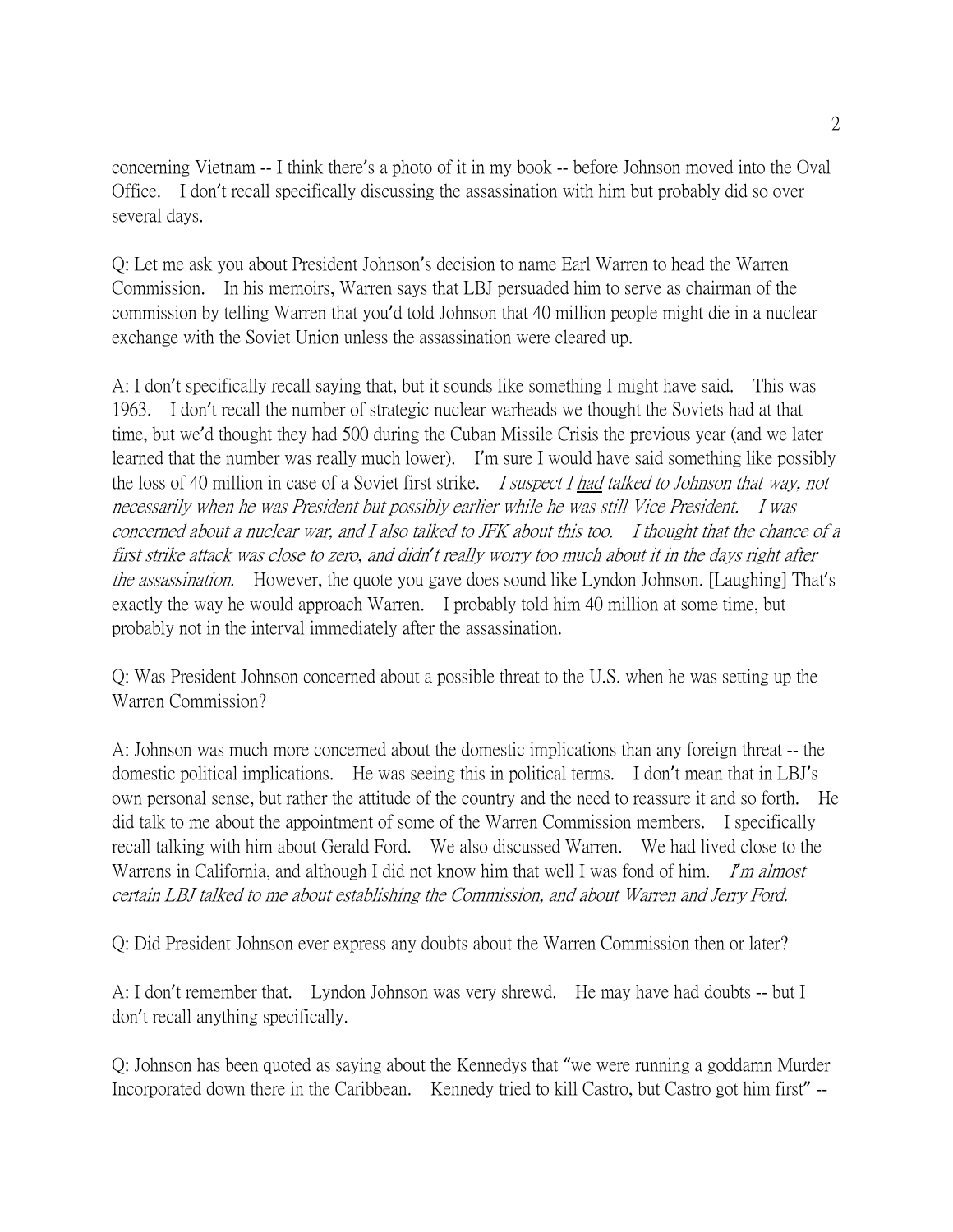or something like that.

A: When did he say that?

Q: I recall about 1966, but I'm not sure.

A: I don't think he knew about this in 1966. I don*'*t think I knew in 1966 that we had supported assassination attempts against Castro. You may find that hard to believe. But I found it hard to believe that we had carried out assassination attempts against Castro in three administrations: Eisenhower, Kennedy and Johnson. I remember at the time of the Church Committee hearings I didn't think the CIA was a rogue elephant, so all that was hard to believe.

At that time we had the 303 Committee, and it reviewed every major covert operation and informed the Secretary of State and the Secretary of Defense of any action. I know that while I was there I was never informed of any assassination attempts against Castro. I can't believe that something like this went to the President without anyone telling me. And I don't believe that either Kennedy or Johnson would have approved of this in any event. Now, it's hard to reconcile this with the findings of the Church Committee -- that this did happen. And I don't think McCone would have approved, or done something like this on his own. The CIA may have gone ahead without McCone or presidential approval. But I found all this hard to reconcile with my own knowledge and experience.

In 1992 I raised these contradictions with a former senior CIA official. He said they did try to kill Castro, and that it had been approved by the President of the United States. The CIA probably didn't tell McCone, but rather got approval directly from the President. But I think it may have been a case of someone hearing the President or Bobby Kennedy say "We've got to get rid of that guy." LBJ talked like that, but I don't think he knew what was going on.

Let me offer you a personal insight. I met Castro -- I spent three days with him in Havana in January, 1992. Now, I had been part of the MONGOOSE Committee. And Castro knew about the assassination attempts. I had long one-on-one conversations with him over three days, including one that went until 4 o' clock in the morning. *I came away with a strong impression that Castro had* nothing to do with the assassination of President Kennedy.

Q: On the day of the assassination, do you recall requesting any information from the military about Lee Harvey Oswald?

A: No. No recollection.

Q: While at Bethesda the night of the autopsy, do you recall talking to Admiral Burkley?

A: Who is Admiral Burkley? I don't recall who that was.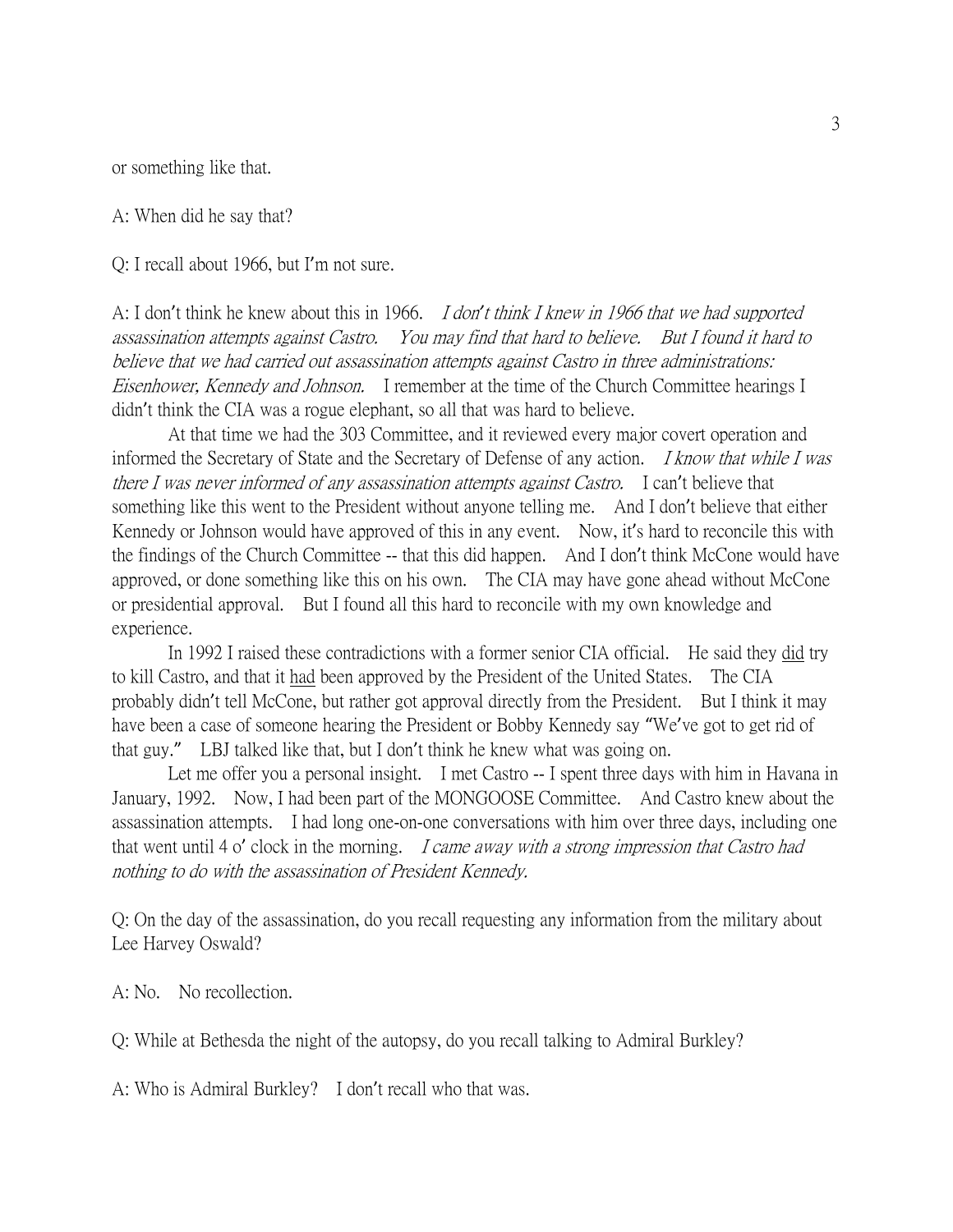Q: Admiral Burkley was President Kennedy's personal physician.

A: I have no recollection of speaking to him.

Q: Do you recall encouraging anyone to speed up or limit the autopsy ?

A: No. No recollection of that. I went out there [to Bethesda] because Jackie asked Bobby to ask if I'd come out. Jackie was still wearing the bloodstained suit and was extremely traumatized. I felt we should get her out, and I may even have said we should get her back to the White House. But she said she wouldn't leave without the body. So I may have said something like, "Come on, let's get it done." But my real concern was for Jackie and her welfare. We wound up staying out there until something like 4:30 the next morning. I mostly remember talking to her and Bobby.

Q: Do you recall making any phone calls to Admiral Burkley?

A: No recollection of doing that. And it's very unlikely I would have done that.

Q: Admiral Burkley later said he went back and forth between the autopsy and the 17th floor. . .

A: I hav no recollection of talking to him. Now, if he says that I don*'*t doubt it a bit. It*'*s just that I can*'*t recall. My main concern was for Jackie and how long the autopsy would take.

Q: Last week we took a deposition from Dr. James Humes, who was in charge of conducting the autopsy. He said that Admiral Burkley told him that Robert Kennedy had told him [Burkley] that the family wanted to bury JFK's brain with the rest of his body. Do you remember anything about that?

A: No recollection at all. When I was out at Bethesda, there were other associates of JFK from Boston also present. I particularly remember Kenny O' Donnell and some of the others wanted him buried in Boston, but I said he had to be buried in Arlington. But it was inconceivable that we had any discussion about whether to do this with or without his brain.

Q: Humes raised the issue of burying the brain with the body. . .

A: Absolutely no memory. I was involved in the discussion of Boston versus Arlington. In fact early the next day I went to Arlington to find an appropriate place to bury the President; later I went out with Jackie to check the site. So I was involved in the burial plans, but I don't remember any discussion of the President's brain.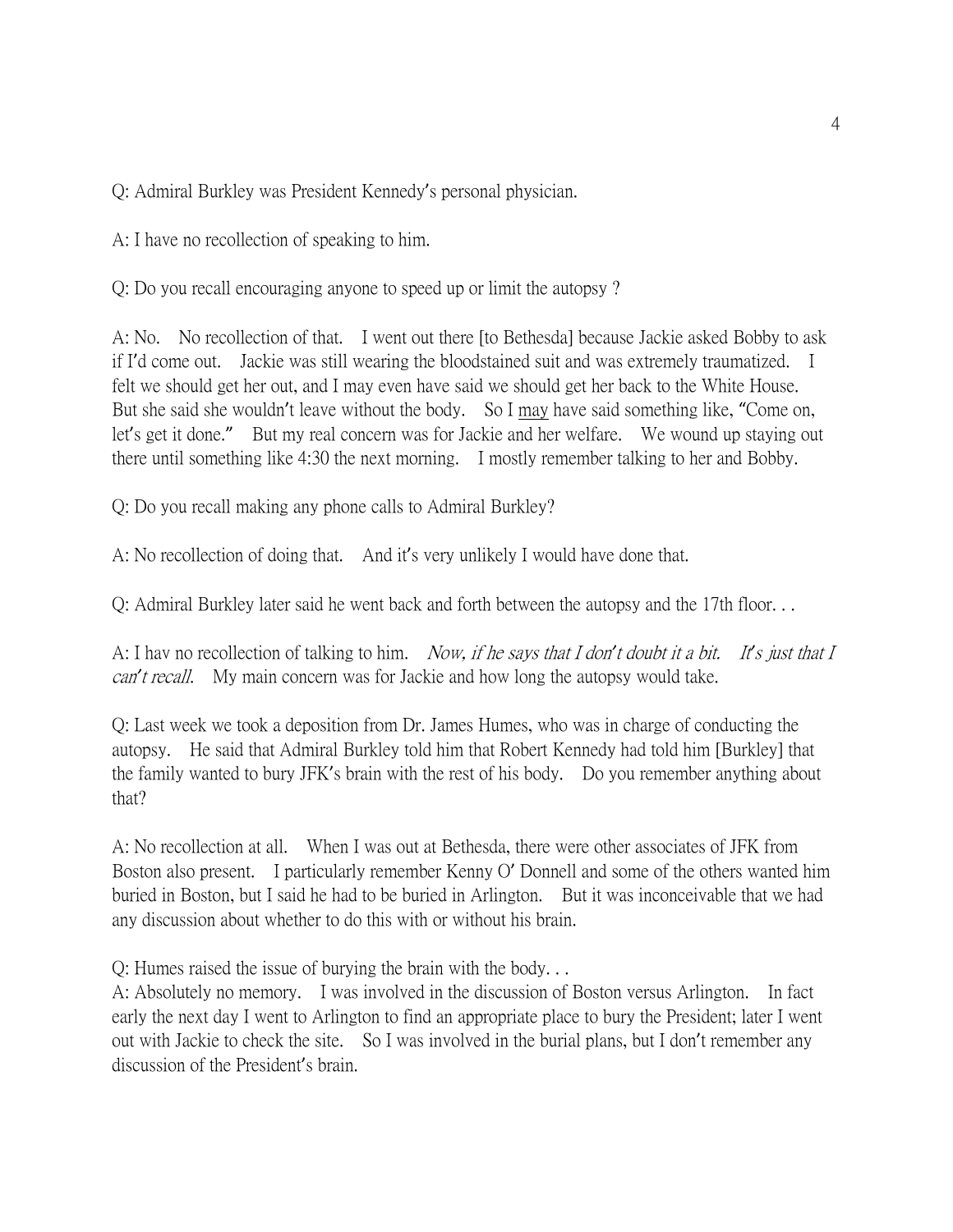Q: President Kennedy was reinterred in 1967. . .

A: Yes. I was there. It happened at night.

Q: There is speculation on the part of some that a small box that appears in some photographs of the reinterment might have contained the President's brain.

A: I have absolutely no knowledge of that. I'm certain I'd recall if someone had said, "There's that box with the President's brain in it." But nobody said anything like that. And I don't recall any small box.

Q: Do you know someone named Dr. Robert Livingston?

A: I know him well. In fact, I talked to him yesterday.

Q: Have you ever discussed the autopsy with Dr. Livingston?

A: He has discussed it with me. I believe he's a neuro-physiologist. I think he's reliable, reputable, and a good scientist. *However, I think his views about the assassination require careful* cross-examination. I think his conclusions -- well, they just lack sufficient credibility for me to help him in any way.

Q: Did Livingston ever tell you about a conversation he had with Dr. Humes before the beginning of the autopsy?

A: I have no recollection of him discussing that with me before about five years ago. He has told me about it. He's a reputable scientist and reliable. But I've often found his speculations ill-founded. I've known Livingston for 40 years, but I have no recollections of that conversation. Livingston first told me about it about five years ago, and I'm almost certain we never had any discussion about it previously.

Q: Lee Harvey Oswald served in the Marines during the 1950's. After his discharge, he traveled to the Soviet Union where he defected, renounced his U.S. citizenship, and then married a Russian woman who was closely related to an intelligence official. He then returned to the United States and engaged in pro-Castro activities. Given his previous service in the U.S. military, were any steps taken by the Pentagon to investigate Lee Harvey Oswald after the assassination? A: No. And I don't recall that I knew about all that [Oswald's record] then. I don't recall any actions we may have taken.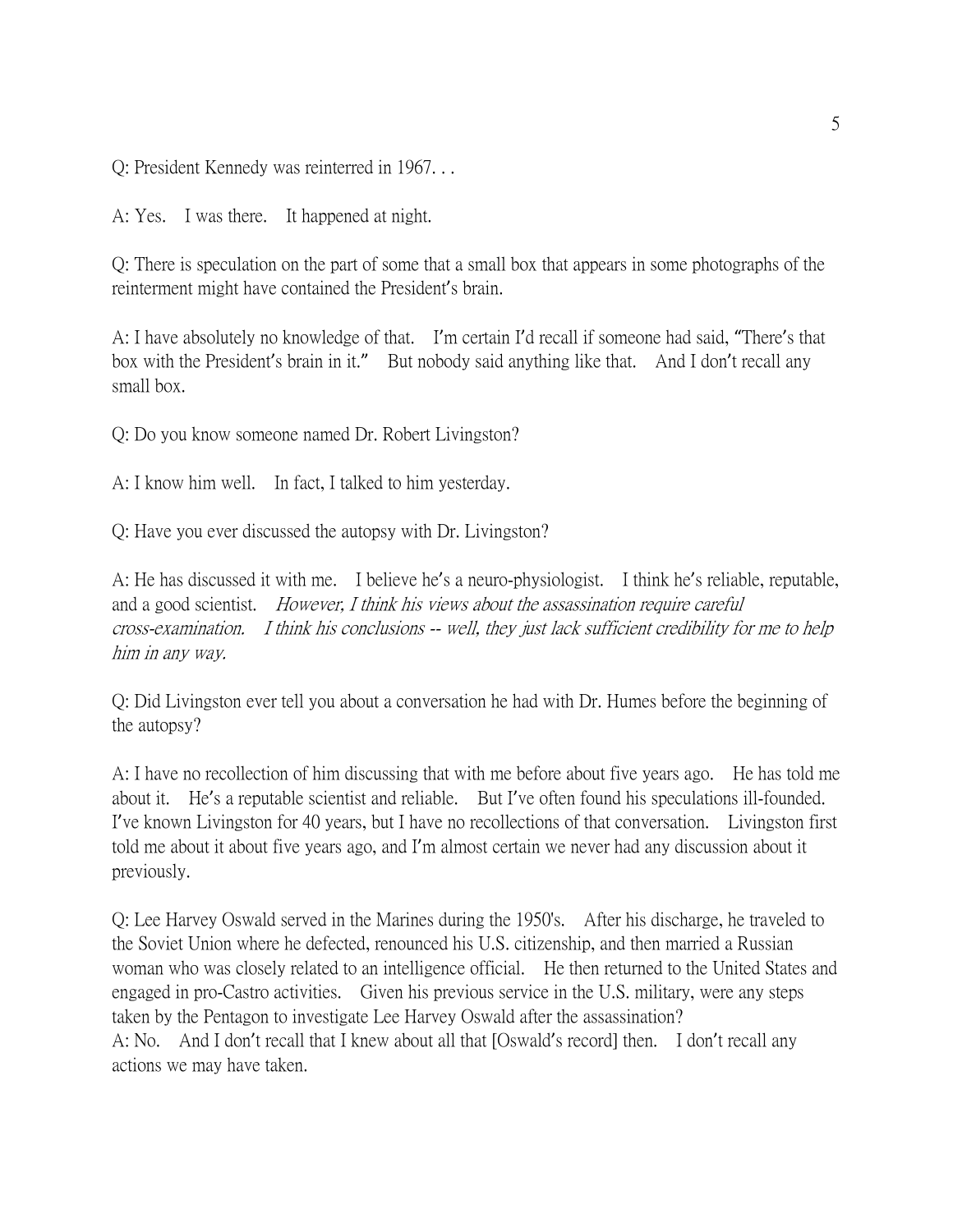Q: Any taskings to the NSA [National Security Agency]?

A: No recollection. I'm almost sure they weren't tasked.

Q: Who in the Pentagon would do an investigation of Lee Harvey Oswald?

A: Well, me if nobody else. In that case I might have called in the Director of the DIA [Defense Intelligence Agency], or talked to the Chairman of the Joint Chiefs about contacting the Director of the DIA. Or else CIA or NSA. But the probable course would have been to go through the Chairman of the Joint Chiefs of Staff. But I'm almost certain I didn't. I don't say that for sure, but I have no recollection of doing anything.

Q: Any investigations by ONI or the Navy?

A: No, no recollection. Some of that information about Lee Harvey Oswald must have come from some investigation they did after the event, but whatever it was I don't recall.

Q: Did you ever discuss the assassination with Robert Kennedy?

A: No. I did go out to Andrews with Bobby. And he asked me to go up the ramp and into the plane with him but I refused. I told him it was only appropriate for him to do that. But I don't recall, then or ever, discussing the assassination with him.

Q: Do you recall Robert Kennedy ever asking John McCone whether there was any CIA connection to the assassination?

A: I never heard about that. I don't say it didn't happen, but I either don't recall or didn't hear it. I don't think Bobby Kennedy thought the CIA was connected to the assassination. If he said something like that, I think he was just running down every possible lead. Bobby would have told me if he thought the CIA was involved.

Q: I'd like to ask about Robert Kennedy's involvement in actions against Castro. . .

A: Bobby Kennedy was deeply involved in MONGOOSE.

Q: What was Robert Kennedy doing with respect to Cuba policy in 1963?

A: I have no recollection. He may have been doing something then, but I don't recall.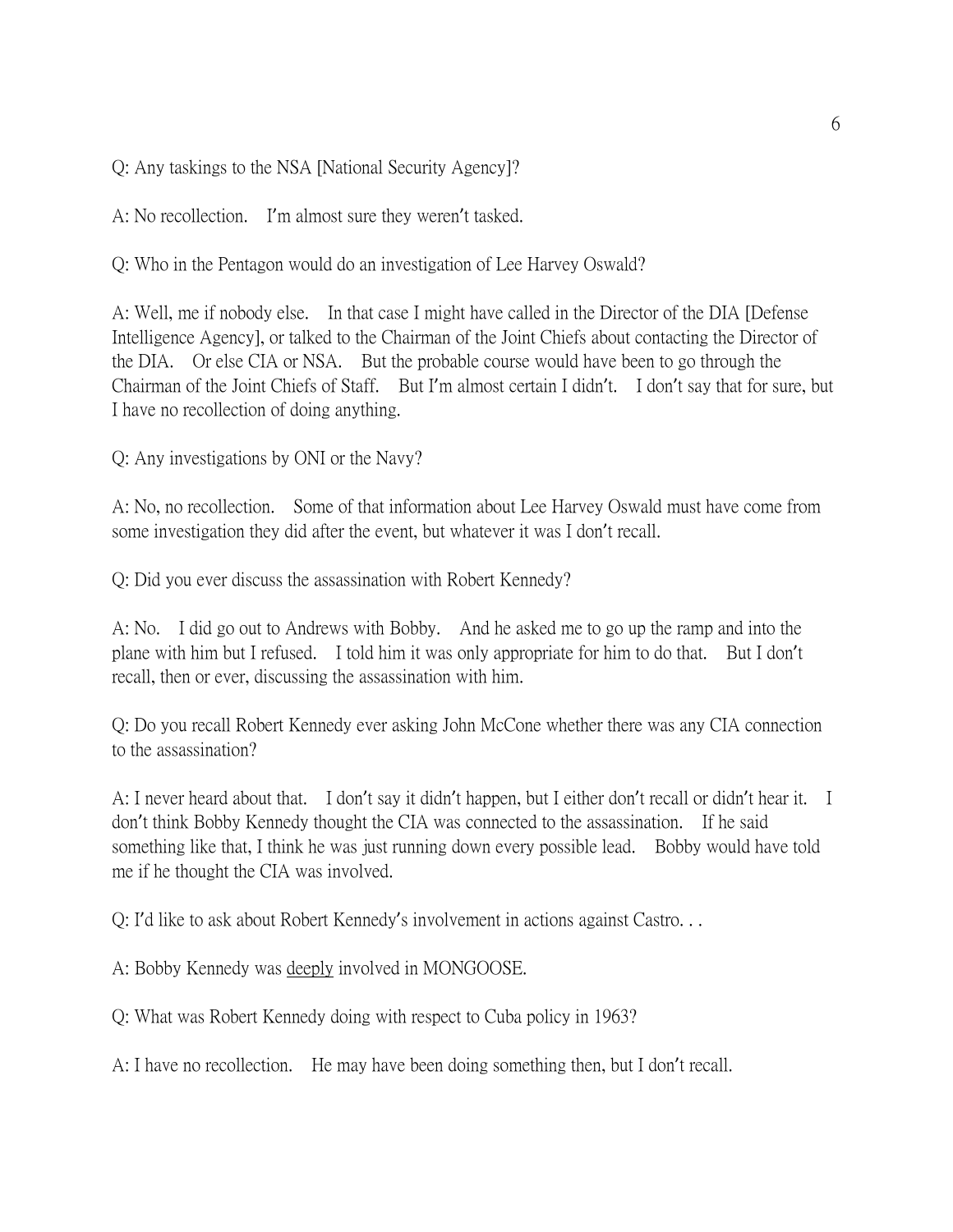Q: Do you know anything about Robert Kennedy investigating a possible Cuban or Mafia role in the assassination?

A: Bobby Kennedy thought the investigation should follow every lead. But I never had those speculations [about Cuba/Mafia involvement]. I don't know about Bobby, but I doubt it. Still, Bobby might have tried to follow up on that lead without believing it likely.

Q: Let me ask you a similar question about Daniel Patrick Moynihan and a possible Chicago Mafia connection. . .

A: I don't remember anything about that. Pat Moynihan is still alive so you could ask him. If I had heard about an investigation in Chicago, I'm certain I would remember it as I had heard a rumor about a threat to me from Chicago. It would have been very much like Bobby to conduct an investigation, but I have no personal knowledge about whether he did it or not.

Q: In 1962 President Kennedy made a famous speech to the 2506th Cuban Brigade in which he told them their flag should be returned to a free Havana. What do you think were President Kennedy's thoughts at that time about what we should do about Cuba?

A: I know what they were not. His thoughts were not about using U.S. military force against Cuba. There were some contingency plans, but I know Kennedy was not thinking about initiating military action against Cuba prior to when the missiles were moved in. To the best of my knowledge, President Kennedy had no intention of removing Castro by military force.

Q: In 1963, it seemed like we had a two-track policy toward Cuba. On one hand we were carrying out some hit-and-run actions (almost a scaled-down MONGOOSE), but at the same time we also had a secret peace initiative involving William Atwood. . .

A: Yes. In fact, we had someone in contact in Cuba with Castro when JFK was assassinated. . .

Q: Right, Jean Daniel.

A: I think I was aware of that at the time.

Q: Which was the real approach?

A: Both were real. We wanted to protect ourselves against the Soviet Union, but also integrate Cuba into the hemisphere.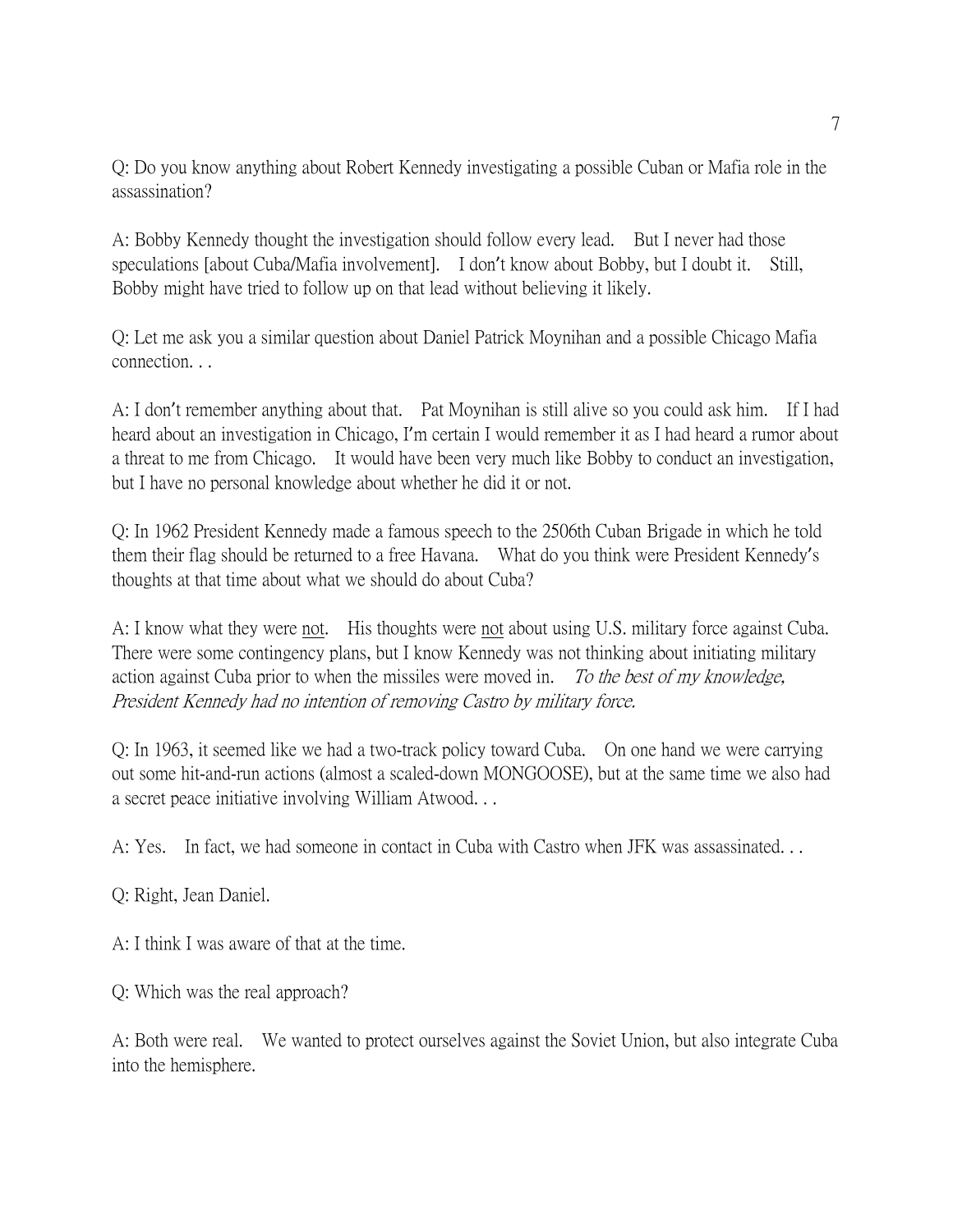## Q: Did U.S. policy toward Cuba change after the assassination?

A: No.

Q: I'd like to ask you about President Kennedy's policy toward Vietnam. And here I'm not trying to have you speculate about what might have happened had he lived, but rather just what the policy was and what were his immediate intentions. Do you think President Kennedy was clear in his own mind what his goals toward Vietnam were in 1963?

A: Dean [Rusk], Mac [Bundy], Max [Taylor] and I thought there was a clear risk to the security of the West in Vietnam. We thought the loss of Vietnam would strengthen the Soviet and Chinese position in the world, and eventually lead to communist control of all of Southeast Asia with very severe consequences to our strategic interests in that region. Three points: (1) I think JFK shared that feeling. (2) JFK thought the war in South Vietnam could only be won by the Vietnamese themselves. But because our regional security interests were also threatened, JFK held contradictory views in his own mind about what we should do. (3) I think retrospective views that President Kennedy would necessarily have withdrawn from South Vietnam if he had lived instead of sending in U.S. troops are wrong. He would have been compelled to take action by fear of communist hegemony -- and he didn't want to seem soft on communism.

On October 2, 1963, we held a meeting at which we decided to withdraw our 16,000 advisors by the end of 1965, and to get the first 1,000 out by the end of 1963. There was controversy at that meeting, and I suggested to the President that we make a public announcement about the withdrawals at the end of the meeting. This showed our thinking, but it doesn't mean we would have necessarily disengaged altogether.

Q: I'd like to ask about NSAM 273, and whether apparent changes between the first draft done by McGeorge Bundy before the assassination and the final product, which came out after the assassination, reflect a change in our policy toward Vietnam?

A: The clearest statement of U.S. policy on Vietnam at the time of President Kennedy's death is the statement on October 2. I don't recall any contradiction between that and the NSAM draft. What did the NSAM draft say?

Q: It would appear the Bundy draft, written before the assassination, was changed in ways that made more clear the U.S. support for the government of the Republic of Vietnam and less clear the intention to withdraw U.S. troops.

A: I'm uncertain about that. What did I put in writing? Did I write any memos about a change? If there truly was a change, I think I'd have put something in writing to the President.